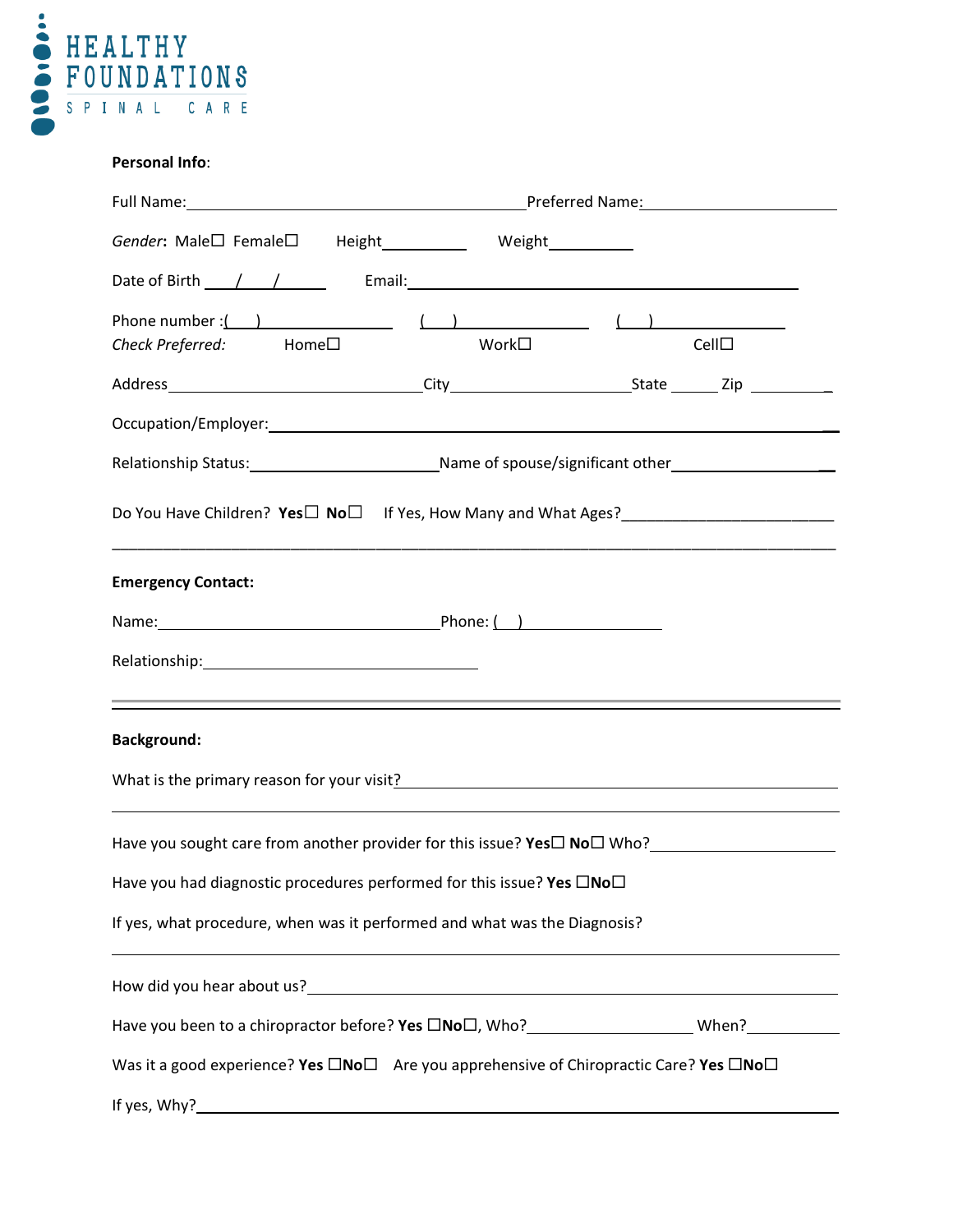

## **General Health Survey**

| Would you consider yourself: □ Easily Stressed □ Difficult to Stress                                 |  |  |  |  |
|------------------------------------------------------------------------------------------------------|--|--|--|--|
| How often do you feel that you are in a "stressed out" state? □Rarely □Sometimes □Frequently         |  |  |  |  |
| What most commonly causes you to become "stressed?" ____________________________                     |  |  |  |  |
| How many hours of sleep you get per night? _____ Do you wake up throughout the night? YONO           |  |  |  |  |
| How do you most commonly wake up? □Tired □Refreshed                                                  |  |  |  |  |
| Is it typical for you to feel fatigued throughout the day? YONO                                      |  |  |  |  |
| Do you "need" a cup of coffee/stimulant in order to get through an afternoon? Y□N□                   |  |  |  |  |
| Do you drink alcohol Y□N□ How many drinks per week?<br><u> </u>                                      |  |  |  |  |
| Do you drink sugary drinks (Sodas, Sweet tea, Processed juices, Energy Drinks)? Y□N□                 |  |  |  |  |
| How many drinks per week?________<br>$\bullet$                                                       |  |  |  |  |
| Do you smoke cigarettes? Y□N□ How many packs per week? _______                                       |  |  |  |  |
| Please list any drugs that you are currently taking (over the counter, prescription, recreational):  |  |  |  |  |
|                                                                                                      |  |  |  |  |
|                                                                                                      |  |  |  |  |
| ,我们也不会有什么。""我们的人,我们也不会有什么?""我们的人,我们也不会有什么?""我们的人,我们也不会有什么?""我们的人,我们也不会有什么?""我们的人                     |  |  |  |  |
| How often per week do you engage in physical activity (heart rate raised for at least 15 consecutive |  |  |  |  |
| How many servings of fruit/vegetables do you eat on an average day?                                  |  |  |  |  |
|                                                                                                      |  |  |  |  |
|                                                                                                      |  |  |  |  |
|                                                                                                      |  |  |  |  |
|                                                                                                      |  |  |  |  |

\_\_\_\_\_\_\_\_\_\_\_\_\_\_\_\_\_\_\_\_\_\_\_\_\_\_\_\_\_\_\_\_\_\_\_\_\_\_\_\_\_\_\_\_\_\_\_\_\_\_\_\_\_\_\_\_\_\_\_\_\_\_\_\_\_\_\_\_\_\_\_\_\_\_\_\_\_\_\_\_\_\_\_\_\_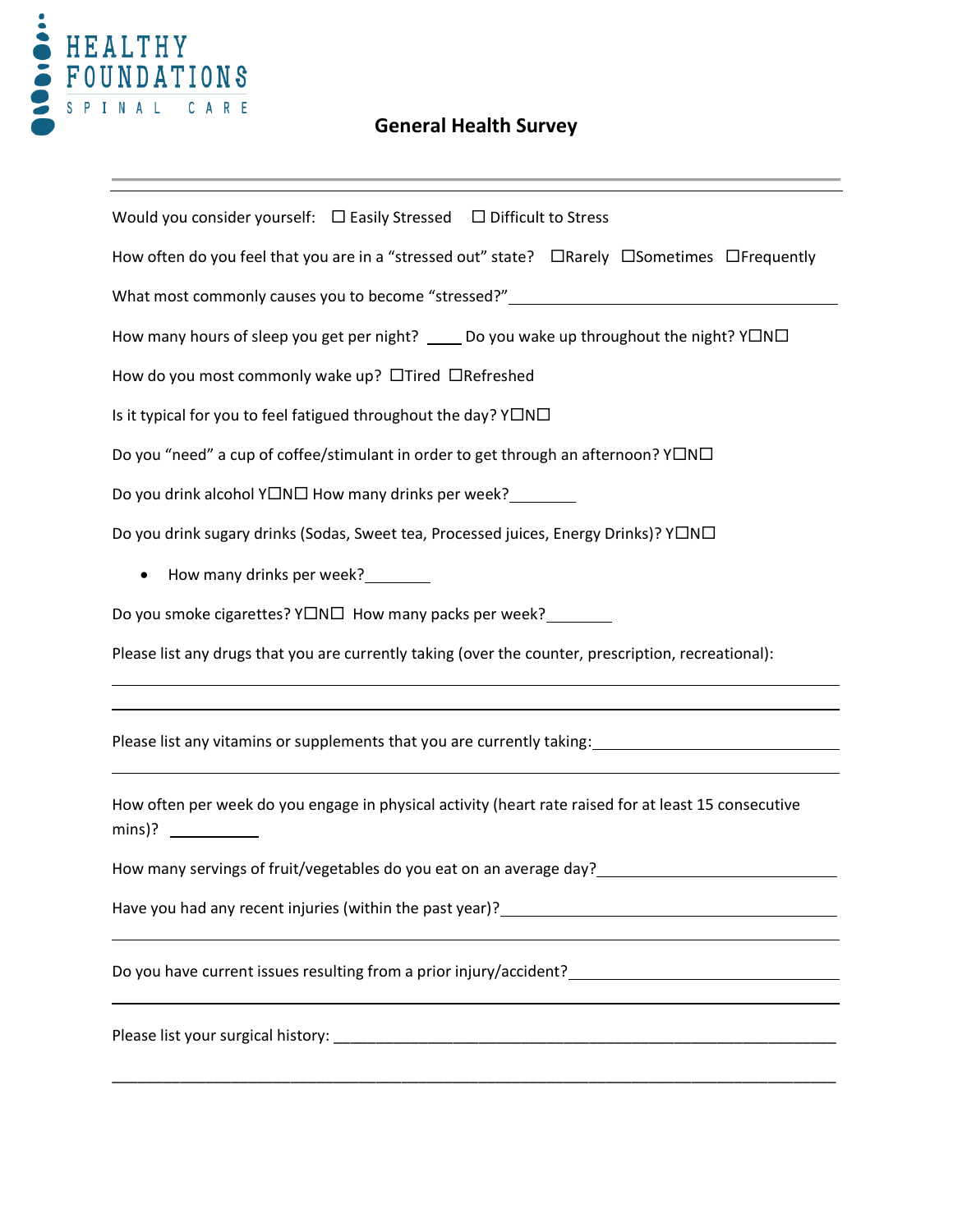

## **Please mark any of these symptoms that you have noticed within the last 6 months**

| Poor Balance               |        | Jaw Pain                            |                             | High/low blood sugar            |  |
|----------------------------|--------|-------------------------------------|-----------------------------|---------------------------------|--|
| Lack of Coordination       |        | Chest pain                          |                             | Upset stomach                   |  |
| Speech impediment          |        | <b>Heart Palpitations</b>           |                             | Gassy/Bloated                   |  |
| <b>Vision Changes</b>      |        | Shortness of breath                 | $\mathcal{L}$               | Heartburn                       |  |
| <b>Difficulty Hearing</b>  |        | <b>Racing Heart</b>                 | $\mathcal{L}_{\mathcal{A}}$ | Constipation                    |  |
| <b>Ringing Ears</b>        |        | Thyroid problems                    |                             | Diarrhea                        |  |
| Loss of Muscle Strength    |        | High/Low blood pressure             |                             | Incontinence                    |  |
| Decreased Range of Motion  | $\Box$ | Difficulty sleeping                 | $\mathcal{L}_{\mathcal{A}}$ | Allergies                       |  |
| Poor Posture               |        | Fatigue                             | $\mathcal{L}_{\mathcal{A}}$ | Itchy skin/Eyes                 |  |
| Muscle Atrophy (shrinking) |        | Anxiety                             | H.                          | Sinus Infections                |  |
| Muscle cramping            |        | Irritability                        | n.                          | Skin Infections                 |  |
| <b>Muscle Tension</b>      |        | <b>Brain Fog</b>                    | $\mathcal{L}$               | Rashes                          |  |
| Numbness/tingling          |        | <b>Discoloration of Extremities</b> | □                           | Frequently "Sick"               |  |
| Joint Pain                 |        | Cold hands/feet                     | $\mathcal{L}_{\mathcal{A}}$ | Ear infections                  |  |
| Joint crepitus             | □      | Varicose Veins (spider Veins)       | П                           | Headaches                       |  |
| (grating with movement)    |        | Swelling                            | П                           | <b>Fertility Problems</b>       |  |
| Arthritis                  |        | <b>Easy Bruising</b>                |                             | <b>Urinary Tract infections</b> |  |

Please note, this list is not exclusive. If you have any other symptoms or health conditions not listed please write them below.

### **For Females Only:**

l

When was the first day of your last period? \_\_\_\_\_\_\_\_\_\_ Are your periods regular (28-32 day cycle)?  $Y\square N\square$ 

Are you pregnant?  $Y\Box N\Box$  Have you had difficulty becoming pregnant?  $Y\Box N\Box$ 

Number of pregnancies:  $\qquad \qquad$  Did you carry full term?  $Y\square N\square$ 

Are you currently using hormone regulating contraceptives? What type/brand? Y $\Box$ N $\Box$ 

Do you suffer from PMS?  $Y\Box N\Box$  Have you had Uterine Fibroids?  $Y\Box N\Box$ 

Have you reached menopause?  $Y\square N\square$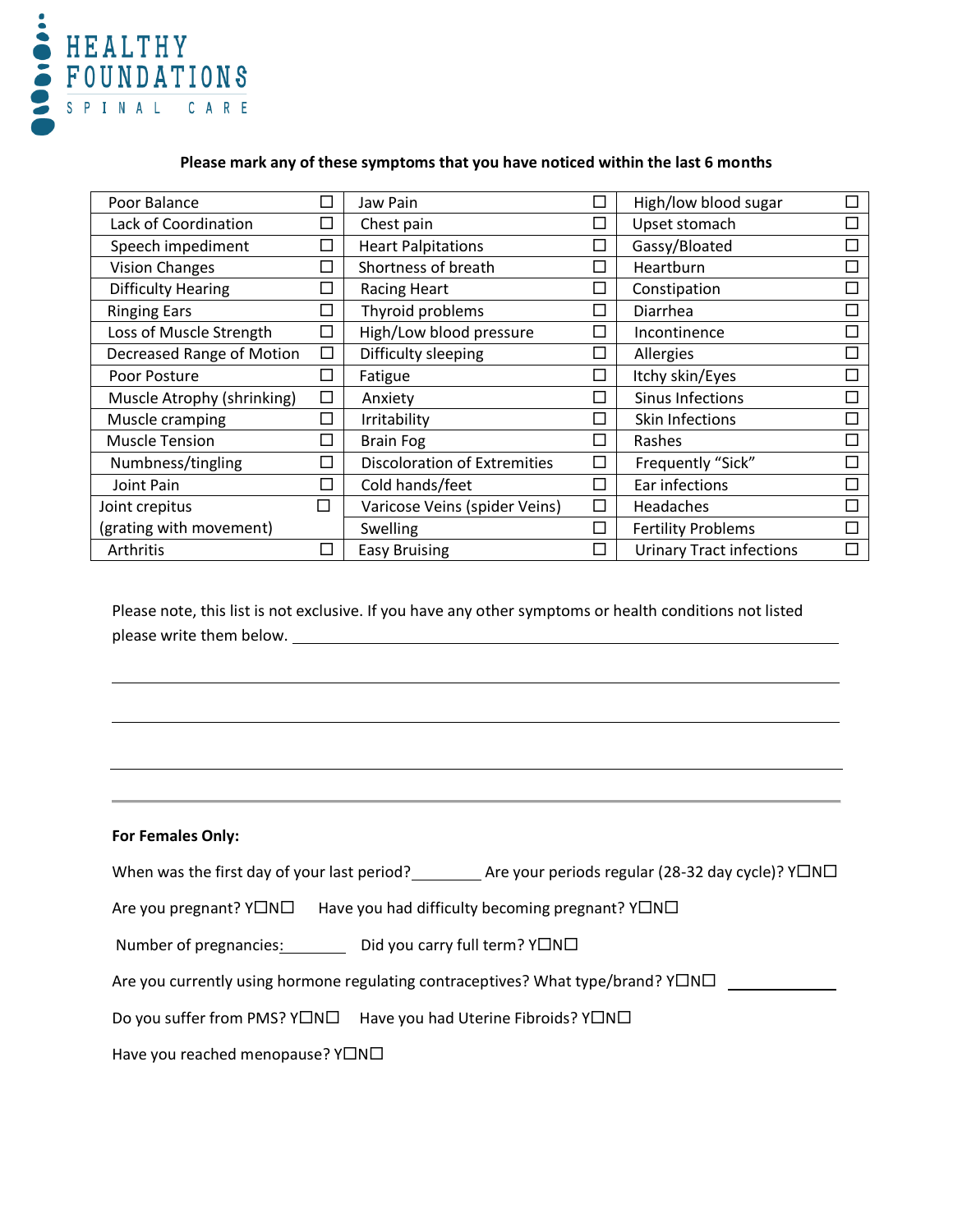

## *Informed Consent to Chiropractic Treatment*

**The nature of chiropractic treatment:** The doctor will use his/her hands or a mechanical device in order to move your joints. You may feel a "click" or "pop", such as the noise when a knuckle is "cracked", and you may feel movement of the joint. Various ancillary procedures, such as hot or cold packs, electric muscle stimulation, therapeutic ultrasound or dry hydrotherapy may also be used.

**Possible Risks:** As with any healthcare procedure, there are certain complications which may arise during chiropractic care. These complications include, but are not limited to: fractures, disc injuries, dislocations, muscle strain, cervical myelopathy, costovertebral strain, separations and burns. Some types of manipulations have been associated with injuries to the arteries in the neck leading to or contributing to serious complications, including stroke. Some patients will feel stiffness or soreness in the first few days of treatment. The Doctor will make every effort to screen for any possible contraindications to care; however if you have a condition that would not otherwise come to the Doctor's attention it is your responsibility to inform the Doctor.

**Probability of risks occurring:** The risks of complications due to chiropractic treatment have been described as "rare", about as often as complications are seen from the taking of a single aspirin tablet. Stroke and/or arterial dissection cause by chiropractic manipulation of the neck has been subject to ongoing research and debate. The most current research on the topic is inconclusive as to a specific incident of this complication occurring. If there is a causal relationship at all it is extremely rare and remote. Unfortunately, there is no recognized screening procedure to identify patients with neck pain who are at risk for arterial stroke.

#### **Other treatment options which could be considered** may include the following:

- *Over-the-counter analgesics.* The risks of these medications include irritation to stomach, liver and kidneys, and other side effects in a significant number of cases.
- *Medical care,* typically anti-inflammatory drugs, tranquilizers, and analgesics. Risks of these drugs include a multitude of undesirable side effects and patient dependence in a significant number of cases.
- *Hospitalization* in conjunction with medical care adds risk of exposure to virulent communicable disease in a significant number of cases.
- *Surgery* in conjunction with medical care adds the risks of adverse reaction to anesthesia, as well as an extended convalescent period in a significant number of cases.

**Risks of remaining untreated:** Delay of treatment allows formation of adhesions, scar tissue and other degenerative changes. These changes can further reduce skeletal mobility, and induce chronic pain cycles. It is quite probable that delay of treatment will complicate the condition and make future rehabilitation more difficult.

#### **Consent to Treatment (Minor)**

I hereby request and authorize Roy Farris, DC of Healthy Foundations Spinal Care, LLC to perform diagnostic adjustments and other treatment to my minor son/daughter:

This authorization also extends to all other doctors and office staff members and is intended to include radiographic examination at the doctor's discretion.

As Of this date, I have legal right to select and authorize health care services for the minor child named above. (If applicable) Under the terms and condition of my divorce, separation or other legal authorization, the consent of a spouse/former spouse or any other parent is not required. If my authority to so select and authorize this care should be revoked or modified in any way, I will immediately notify this office.

**I have read or had read to me the explanation above of chiropractic treatment. I have had the opportunity to have any questions answered to my satisfaction. I have fully evaluated the risks and benefits of undergoing treatment. I have freely decided to undergo the recommended treatment, and hereby give my full consent to treatment. Patient:**

**Printed Name Date Constanting Signature Constanting Signature Date Date** 

**\_\_\_\_\_\_\_\_\_\_\_\_\_\_\_\_\_\_\_\_\_\_\_ \_\_\_\_\_\_\_\_\_\_\_\_\_\_\_\_\_\_\_\_\_\_\_ \_\_\_\_\_\_\_\_\_\_\_**

**Parent/Guardian (If a Minor):**

**Printed Name Date Constanting Signature Constanting Signature Date Date** 

**\_\_\_\_\_\_\_\_\_\_\_\_\_\_\_\_\_\_\_\_\_\_ \_\_\_\_\_\_\_\_\_\_\_\_\_\_\_\_\_\_\_\_\_\_\_\_ \_\_\_\_\_\_\_\_\_\_\_\_**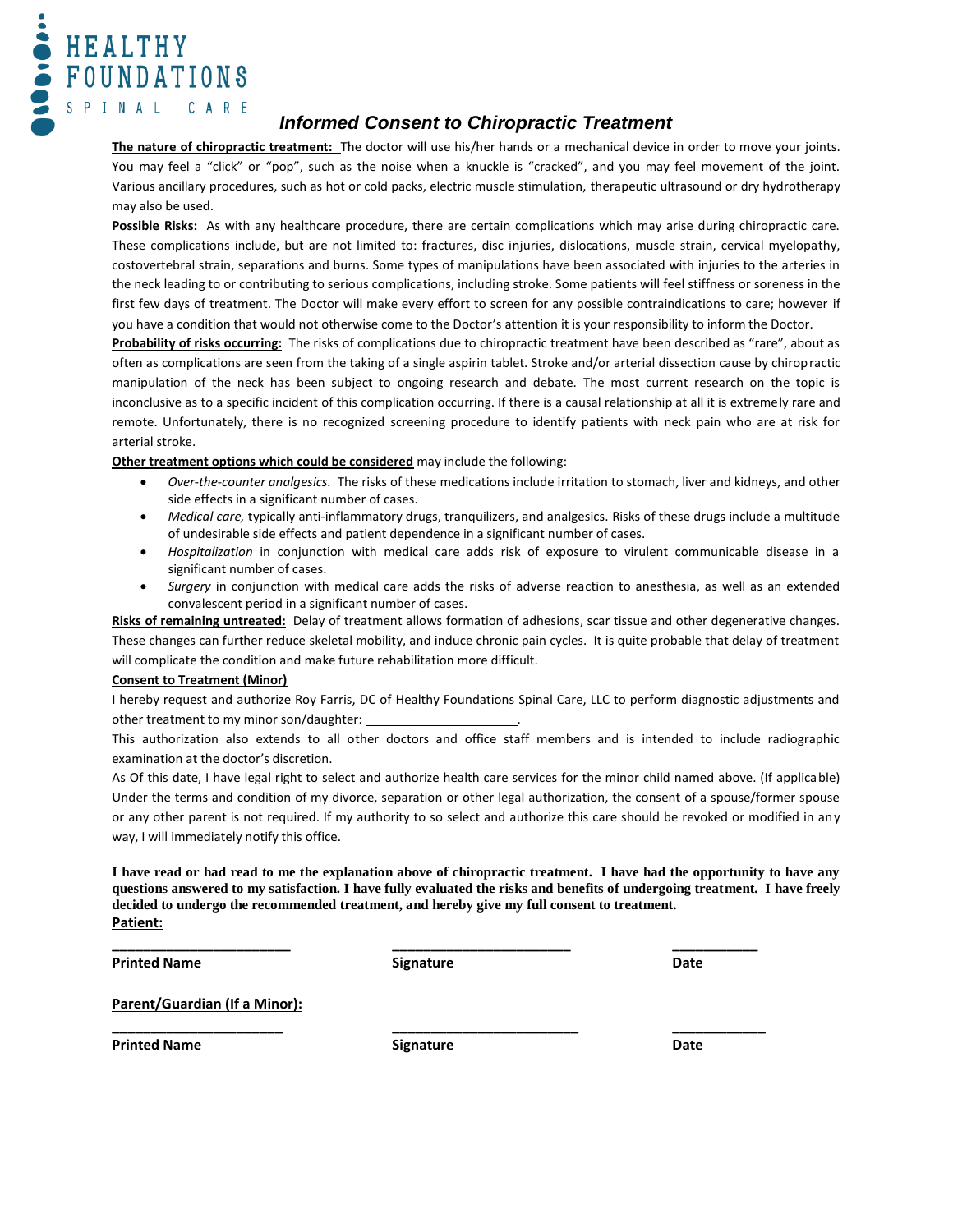

## **Privacy Notice and Agreement**

At Healthy Foundations Spinal Care we respect your privacy. The purpose of this form is to allow you to extend or deny permission for the use of your personal information, as described below.

| $Y \square N \square$ | I give Healthy Foundations Spinal Care permission to call me by<br>name in the office and on the telephone.                                                                                                   |
|-----------------------|---------------------------------------------------------------------------------------------------------------------------------------------------------------------------------------------------------------|
| $Y\square N\square$   | I give Healthy Foundations Spinal Care permission to call and remind<br>me of upcoming appointments or to reschedule my appointments.                                                                         |
| $Y \square N \square$ | I give Healthy Foundations Spinal Care permission to send things to<br>me by mail occasionally, such as, cards for special occasions, special<br>promotions, etc.                                             |
| Y□ N□                 | If I provide my email address to Healthy Foundations Spinal Care, I<br>give Healthy Foundations Spinal Care permission to email me such<br>things as newsletters, talk dates, clinic closings, research, etc. |
| Y□ N□                 | If I fill out a testimonial form or write a letter of that nature, I give<br>Healthy Foundations Spinal Care permission to use that information<br>in whatever way they see fit (example: on their website.)  |
|                       |                                                                                                                                                                                                               |

<sup>I</sup> have read and fully understand the above information provided above. I have given my permission and/or made my objections clear.

Patient's Name (print):

Patient's/Guardian's Signature:

Date: the contract of the contract of the contract of the contract of the contract of the contract of the contract of the contract of the contract of the contract of the contract of the contract of the contract of the cont